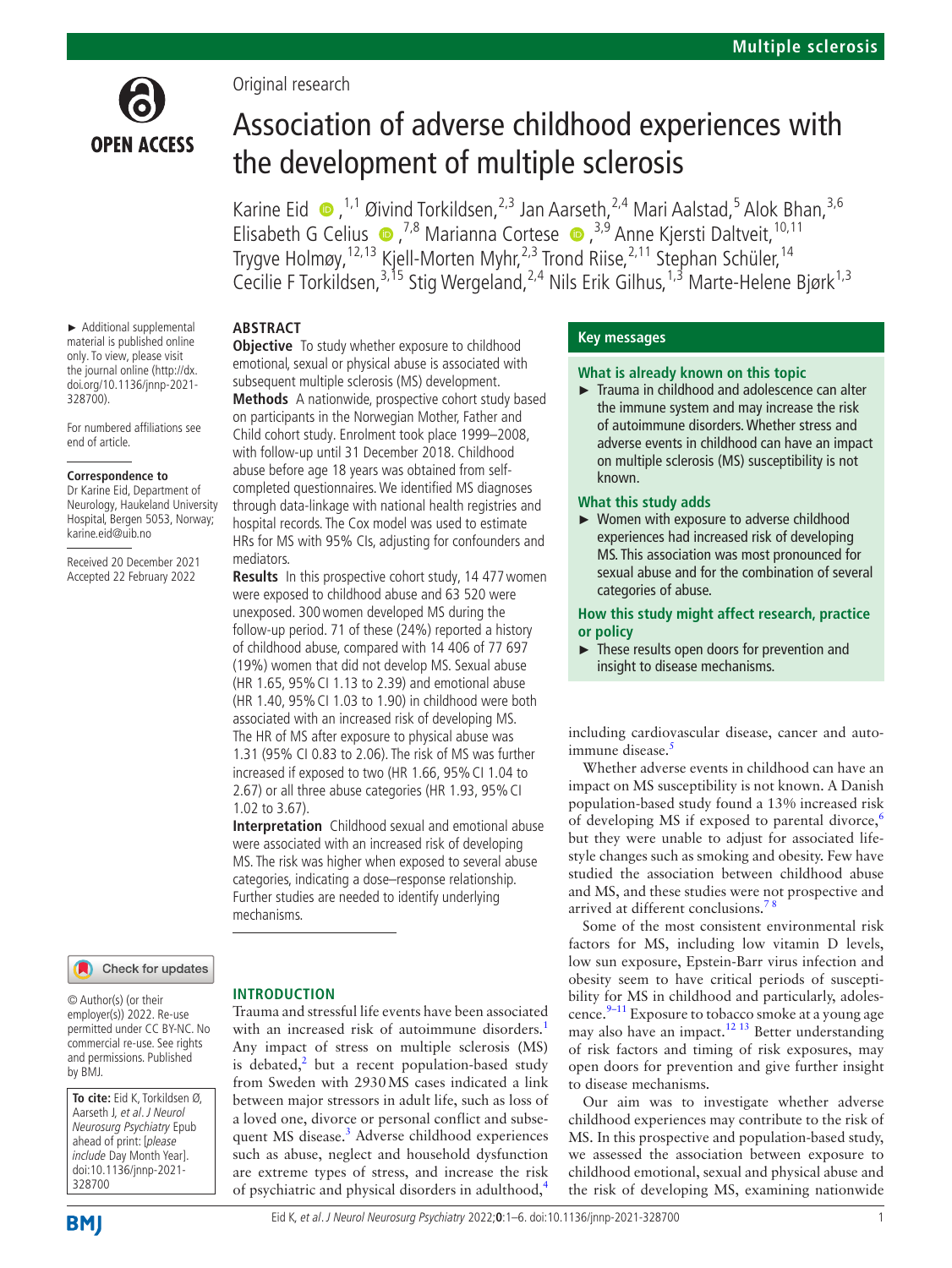

<span id="page-1-0"></span>Figure 1 Flow chart of included and excluded study participants. <sup>a</sup>The first questionnaire (Q1) in the MoBA study was sent out to participants in pregnancy week 18. <sup>b</sup>The third questionnaire (Q3) in the MobA study was sent out to participants in pregnancy week 30. Lost to follow-up from pregnancy week 18 to pregnancy week 30. A total of 896 women responded to Q3 without responding to Q1, hence the difference of 6737 from Q1 to Q3. <sup>d</sup>A total of 617 of the women who responded to Q3 did not answer the abuse items. <sup>e</sup>These women were not eligible for the time-to-event analysis since they had 0 observation years. MoBa, The Norwegian mother, father and Child cohort study; MS, multiple sclerosis; Q, Questionnaire.

data from a prospective cohort study in combination with health registries and hospital records.

#### **METHODS**

## **Study design and population**

We conducted a national, prospective cohort study using the Norwegian Mother, Father and Child cohort (MoBa). The MoBa study included pregnant Norwegian-speaking women from all over Norway in  $1999-2008$ ,<sup>[14](#page-5-9)</sup> and  $41\%$  of the invited women consented to participation. There were no exclusion criteria, and the follow-up is ongoing. The MoBa cohort is linked to The Medical Birth Registry (MBRN), which is a national health registry containing information about all births in Norway. Information in the MBRN is registered by health personnel and registration is mandatory.

We acquired information on childhood adverse experiences and potential confounding and mediating factors at study baseline, which we defined as the year the women were enrolled in the MoBa study. The women completed self-administered questionnaires which included information on demographic and socioeconomic factors (pregnancy weeks 17–20) and history of any previous abuse (pregnancy week 30).

This study is based on version 12 of the MoBa data files, covering 114 629 pregnancies. We excluded duplicate questionnaires due to multiple gestations (n=1983) and recurrent participations in MoBa (n=17 436) to include only one observation per woman ([figure](#page-1-0) 1). We also excluded women with refuted or unvalidated MS diagnosis (n=82), women who did not respond to the questionnaire in pregnancy week 30 including the abuse items, as well as women with missing year of childbirth. Women with an established MS diagnosis at study baseline were excluded to avoid a potential recall bias  $(n=125)$ . Women who received the MS diagnosis the same year as they were enrolled in the study (observation time=0 years) were not eligible to be included in the time-to-event analysis and thus excluded  $(n=6)$ .

## **Outcome measure**

Our primary outcome was development of MS. On 31 December 2018, we cross-linked the MoBa cohort with the Norwegian Multiple Sclerosis Registry and Biobank (MSR) and the Norwegian Patient Registry (NPR) to identify all women in MoBa who developed MS after baseline and to ensure validated diagnoses. The MSR had 60% national coverage of MS cases at the time of data-linkage, and we further linked the data to NPR to identify the remaining MS cases. After every consultation in specialist care, registration of diagnoses in NPR is mandatory for health practitioners. The MS diagnosis in NPR have a sensitivity of 97% and a positive predictive value  $0.92<sup>15</sup>$  If the woman was registered in NPR with an MS diagnosis, but not in the MSR, we used hospital records to further validate the diagnosis using the 2017 diagnostic criteria for MS.<sup>16</sup> We were able to refute incorrect MS diagnoses from the NPR based on the information from the hospital records. NPR-identified MS cases for whom we did not have access to the hospital records for validation, were excluded.

## **Exposure**

A history of adverse childhood experiences before age 18 years was defined by four abuse items in the pregnancy week 30 questionnaire; humiliation ('Has anyone over a long period of time systematically tried to subdue, degrade or humiliate you?'), threat ('Has anyone threatened to hurt you or someone close to you?'), physical abuse ('Have you been subjected to physical abuse?') and sexual abuse ('Have you been forced to do sexual actions?'). We merged the items on humiliation and threat into one category of emotional abuse. Exposure to either emotional, sexual, or physical abuse was defined as responding 'yes, as a child <18 years' to the respective category. We considered women who answered 'no, never' to the abuse items as nonexposed. The abuse questions in MoBa are adapted from the NorVold Abuse Questionnaire and modified into four screening items. The NorVold Abuse Questionnaire has previously been shown to have good reliability and validity. $17$ 

#### **Covariables**

MS-specific covariables were assessed from the Norwegian MS Registry and hospital records: Age at MS onset (defined as first clinical symptom), age at MS diagnosis and subtype of MS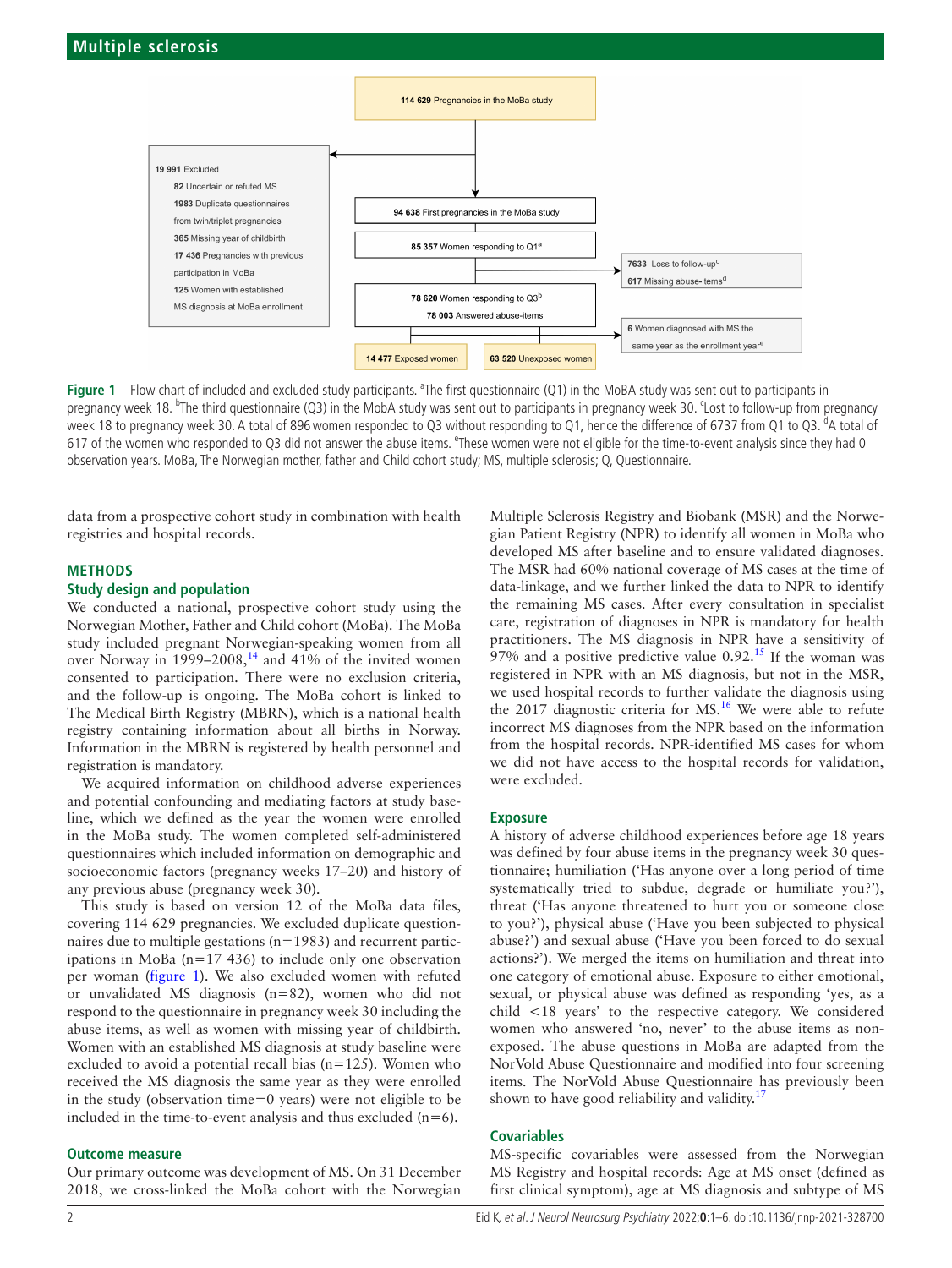(relapsing-remitting, primary progressive or unspecified). Other covariables were acquired through the self-completed MoBa questionnaires or through linkage to the MBRN: Age at baseline, birth year, smoking (ever/never), body mass index (BMI) prior to pregnancy ( $\langle 25/25 \text{ kg/m}^2 \rangle$ , drop-out before or during high school (completed ≤9 years of elementary school). Adverse socioeconomic status in adulthood was defined as either having low household income (<60% of the study population median income in year of study baseline), being a non-cohabiting mother or short education (≤9 years of school). Depression at study baseline (during pregnancy) was measured by a validated short version of the Hopkins Symptom Checklist  $25^{18}$  $25^{18}$  $25^{18}$  in pregnancy week 30.

## **Statistical analysis**

For the time-to-event analysis, the observation period began at enrolment in MoBa [\(online supplemental figure 1\)](https://dx.doi.org/10.1136/jnnp-2021-328700). Time was measured in years from start of the observation period until year of MS diagnosis or end of study period (31 December 2018).

We used Cox proportional-hazards models to measure the risk of MS after exposure to childhood abuse, estimating HRs and 95% CIs. Confidence intervals not including 1 were considered statistically significant. In addition to examining any childhood abuse, we separately examined the HRs for subtypes of abuse (emotional, sexual, physical) and severity of abuse (exposure to one, two or three subtypes). The models were stratified by the women's birth year in groups and adjusted in a two-step approach for (1) possible confounders and (2) possible confounders and mediators.

We considered birth year and childhood social status<sup>[19](#page-5-14)</sup> as possible confounders and used early drop-out from school as a proxy for the latter. Birth year was taken into account as the incidence of child maltreatment probably has decreased during the last decades prior to inclusion in  $\text{MoBa}.^{20}$  Possible mediators were smoking, high BMI, and adverse socioeconomic status as an adult—factors associated with both childhood abuse<sup>4 21</sup> and MS.[11 22–24](#page-5-16)

The statistical models were checked for the proportional hazard assumption both by visual inspection and statistical test of the Schoenfeld residuals. We included birth year as a stratification factor in the Cox model, but no other variables violated the proportional hazard assumption.

Statistical analyses were performed using IBM SPSS Statistics V.26 and Stata V.16 (StataCorp).

#### **Sensitivity analysis**

Adolescents with preclinical MS disease activity may theoretically be affected in ways that increase the susceptibility of being exposed to abuse. To limit the possibility of reverse causality, we performed a sensitivity analysis excluding women that might have been in the prodromal phase of MS when exposed to abuse, that is, women with their first clinical symptom of MS before and including age 22 years (within 5 years after the end of the exposure window)  $(n=15)$  (online supplemental figure [2A](https://dx.doi.org/10.1136/jnnp-2021-328700)).

To ensure that the exclusion of women that already had MS at the time of enrolment did not affect our results, we performed a sensitivity analysis comprising all women with MS in MoBa, both prevalent and incident cases ([online supplemental figure](https://dx.doi.org/10.1136/jnnp-2021-328700)  [2B\)](https://dx.doi.org/10.1136/jnnp-2021-328700). In this sensitivity analysis, the observation period was calculated from age 18 years.

<span id="page-2-0"></span>

|                                                 | <b>Exposed</b><br>$n=14477$ | <b>Unexposed</b><br>$n=63520$ |
|-------------------------------------------------|-----------------------------|-------------------------------|
| Age at study baseline;* mean (SD)               | 29(5)                       | 30(5)                         |
| Missing; n (%)                                  | 0(0)                        | $1 (-1)$                      |
| Observation years; † median (IQR)               | 13(4)                       | 13(4)                         |
| Adverse socioeconomic status#; n (%)            | 2349 (16)                   | 5787 (9)                      |
| Missing; $n$ $(\%)$                             | 187(1)                      | 686 (1)                       |
| Low household income; n (%)                     | 1578 (11)                   | 3942 (6)                      |
| Maternal short education; n (%)                 | 514(4)                      | 1036(2)                       |
| Non-cohabiting mother; n (%)                    | 582 (4)                     | 1192 (2)                      |
| Ever smoker; n (%)                              | 8785 (61)                   | 30 745 (48)                   |
| Missing; $n$ $(\%)$                             | 207(1)                      | 933(2)                        |
| BMI $\geq$ 25; n (%)                            | 4963 (34)                   | 18 717 (30)                   |
| Missing; n (%)                                  | 561 $(4)$                   | 2140(3)                       |
| Depression at study baseline (pregnancy); n (%) | 2573 (18)                   | 4732 (8)                      |
| Missing; n (%)                                  | $105 \; (< 1)$              | 447 (< 1)                     |
| Age at end of study§; mean (SD)                 | 42(6)                       | 43(5)                         |
| Missing; n (%)                                  | 0(0)                        | $1(-1)$                       |
| Age at MS diagnosis; mean (SD)                  | 36(6)                       | 36(5)                         |
| Missing; $n$ $(\%)$                             | 0(0)                        | 0(0)                          |
| Age at MS onset; mean (SD)                      | 33(7)                       | 33(6)                         |
| Missing; n (%)                                  | 0(0)                        | 0(0)                          |
| Type of MS; $n$ $(\%)$                          |                             |                               |
| <b>RRMS</b>                                     | 71 (100)                    | 219 (95)                      |
| <b>PPMS</b>                                     | 0(0)                        | 4(2)                          |
| Uncertain                                       | 0(0)                        | 6(3)                          |

\*Study baseline is the year the women were enrolled in the MoBa study, and when the information on exposure were acquired.

†Observation years in the time-to-event analysis are calculated from enrollment in MoBa.

‡Adverse socioeconomic status is one of the following: non-cohabiting mother, short education <9 years or low household income (<60% of study population median in the given enrolment year).

§Age in 2018 among participants who did not experience the event (censored). BMI, body mass index; MoBa, The Norwegian mother, father and Child cohort study; MS, multiple sclerosis; PPMS, primary progressive MS; RRMS, relapsing remitting MS.

#### **RESULTS**

We included 77 997women from the MoBa cohort in our study and they contributed with a total of 1 010 926 personyears at risk (mean follow-up 13 years, IQR 11–15). A total of 14 477women (19%) were exposed to adverse childhood experiences and 63 520 (81%) were unexposed [\(table](#page-2-0) 1). The women exposed to childhood abuse more often had a history of smoking, were overweight and had more depression at study baseline. During follow-up, 300women developed MS of whom 71 (24%) reported a history of childhood abuse, compared with 14 406 (19%) among the 77 697women who did not develop MS.

The MS incidence rates were 41, 49 and 40 per 100 000 person-years for women exposed to emotional, sexual, and physical abuse, respectively, and 28 per 100 000 person-years in women unexposed to childhood abuse [\(table](#page-3-0) 2).

We found an association between exposure to emotional or sexual abuse and subsequent MS development after adjustment for potential confounders and when accounting for possible mediators, HR 1.40 (95% CI 1.03 to 1.90) and HR 1.65 (95% CI 1.13 to 2.39), respectively [\(table](#page-3-0) 2). In the fully adjusted analyses, the HR for MS after exposure to physical abuse was 1.31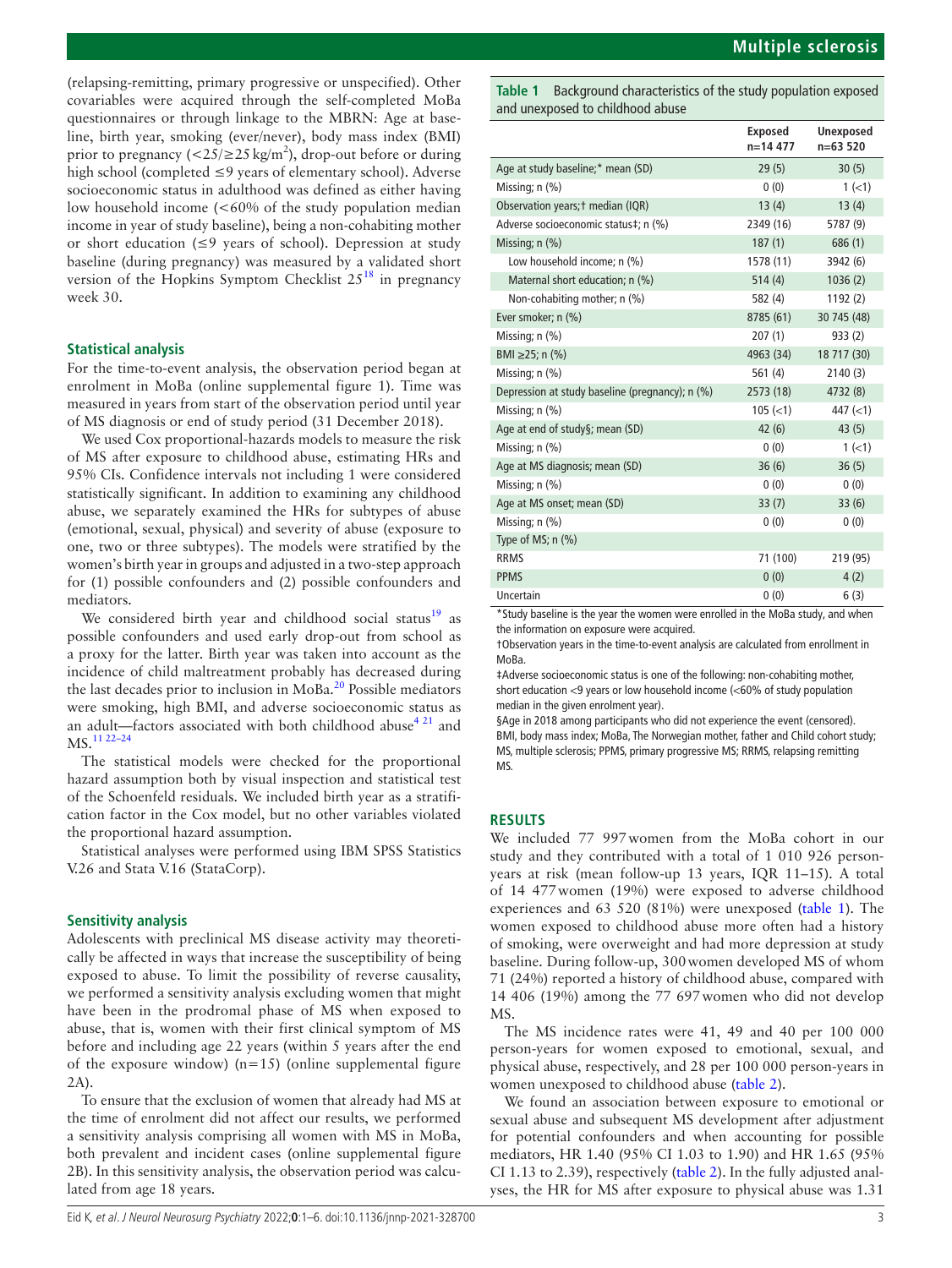<span id="page-3-0"></span>

|  | Table 2 Incidence rates and HRs for Multiple Sclerosis among women exposed to childhood abuse |  |
|--|-----------------------------------------------------------------------------------------------|--|
|  |                                                                                               |  |

| <b>Exposure</b>                     | N(%<br>total cohort | N(%<br>women with MS | Person Time<br>100 000 Years | $IR*$ (95% CI) | <b>Unadjusted HR</b><br>(95% CI) | <b>HR+ (95% CI)</b> | HR‡ (95% CI)        |
|-------------------------------------|---------------------|----------------------|------------------------------|----------------|----------------------------------|---------------------|---------------------|
| No childhood abuse                  | 63 520 (81)         | 229(76)              | 8.2                          | 28 (25 to 32)  | Ref                              | Ref                 | Ref                 |
| Any childhood abuse                 | 14 477 (19)         | 71 (24)              | 1.9                          | 38 (30 to 48)  | 1.36 (1.04 to 1.78)              | 1.34 (1.03 to 1.76) | 1.31 (0.99 to 1.72) |
| <b>Emotional abuse</b>              | 10 702 (14)         | 56 (20)              | 1.4                          | 41 (31 to 53)  | 1.46 (1.09 to 1.95)              | 1.43 (1.06 to 1.93) | 1.40 (1.03 to 1.90) |
| <b>Emotional abuse: Humiliation</b> | 9414 (13)           | 48 (17)              | 1.2                          | 40 (30 to 53)  | 1.42 (1.04 to 1.94)              | 1.39 (1.01 to 1.90) | 1.37 (0.99 to 1.89) |
| <b>Emotional abuse: Threat</b>      | 3406(5)             | 20(8)                | 0.4                          | 46 (30 to 71)  | 1.64 (1.04 to 2.58)              | 1.59 (1.00 to 2.52) | 1.42 (0.86 to 2.29) |
| Sexual abuse                        | 5416 (8)            | 34(13)               | 0.7                          | 49 (35 to 68)  | 1.74 (1.21 to 2.49)              | 1.75 (1.21 to 2.51) | 1.65 (1.13 to 2.39) |
| Physical abuse                      | 4287(6)             | 22(9)                | 0.6                          | 40 (26 to 61)  | 1.42 (0.92 to 2.20)              | 1.41 (0.91 to 2.19) | 1.31 (0.83 to 2.06) |
| No of abuse categories<br>(Ref: 0)  |                     |                      |                              |                |                                  |                     |                     |
|                                     | 9947 (13)           | 40(13)               | 1.3                          | 31 (23 to 43)  | 1.12 (0.80 to 1.56)              | 1.09 (0.78 to 1.54) | 1.11 (0.79 to 1.56) |
| 2                                   | 3132 (4)            | 21(7)                | 0.4                          | 52 (34 to 80)  | 1.85 (1.19 to 2.90)              | 1.87 (1.19 to 2.92) | 1.66 (1.04 to 2.67) |
| 3                                   | 1398(2)             | 10(3)                | 0.2                          | 56 (30 to 104) | 1.99 (1.06 to 3.75)              | 2.00 (1.05 to 3.77) | 1.93 (1.02 to 3.67) |

\*Incidence rates per 100 000 person-years. The incidence rate is lower for 'any childhood abuse' than for the separate subcategories of abuse because of longer person-time (more individuals under observation in the total abuse group).  $IR = 'Number of new cases'$  Total person-time at risk'.

†HRs adjusted for school drop-out (≤9 years elementary school). Birth year was included as a stratification factor in the Cox model.

‡HRs adjusted for adverse socioeconomic factors (≤9 years elementary school, non-cohabiting mother or low household income), smoking (ever vs never) and BMI ≥25 before study baseline). Birth year was included as a stratification factor in the Cox model, but no other covariable violated the proportional hazard assumption.

BMI, body mass index; IR, incidence rate; MS, multiple sclerosis.

(95% CI 0.83 to 2.06) and the HR for MS after exposure to any type of childhood abuse was 1.31 (95% CI 0.99 to 1.72).

The risk of MS was further increased in women exposed to two (HR 1.66, 95%CI 1.04 to 2.67), or all three categories of childhood abuse (HR 1.93, 95%CI 1.02 to 3.67).

## **Sensitivity analyses**

We found similar or stronger associations between childhood abuse and MS in the sensitivity analysis after excluding women that could have been in a prodromal phase of MS when experiencing abuse [\(online supplemental table 1\)](https://dx.doi.org/10.1136/jnnp-2021-328700). The HR was 1.77 (95% CI 1.22 to 2.57) for sexual abuse and 1.40 (95% CI 1.01 to 1.95) for emotional abuse.

The association between childhood emotional and sexual abuse and MS persisted when including women that already had an MS diagnosis at baseline [\(online supplemental table 2\)](https://dx.doi.org/10.1136/jnnp-2021-328700).

## **Missing data**

A total of 7633 of 85 357 (9%) women who answered the questionnaire in pregnancy week 18 did not answer the questionnaire in week 30 that included the abuse items. Their baseline characteristics were similar to our included participants [\(online](https://dx.doi.org/10.1136/jnnp-2021-328700)  [supplemental table 3\)](https://dx.doi.org/10.1136/jnnp-2021-328700). A total of 617 of 78 620 (0.8%) women who answered the questionnaire in week 30 did not complete the abuse items. These women had more often an adverse socioeconomic status ([online supplemental table 3](https://dx.doi.org/10.1136/jnnp-2021-328700)).

## **DISCUSSION**

In this nationwide, prospective cohort study, women who were exposed to childhood sexual or emotional abuse had an increased risk of developing MS. There was a similar tendency for exposure to physical abuse. The risk estimates were higher when exposed to several abuse categories, indicating a dose– response relationship.

Our results are supported by previously published retrospective studies.[7 25](#page-5-6) The increased risk of MS after exposure to childhood sexual and emotional abuse may have a biological explanation. Childhood abuse can cause dysregulation of the hypothalamic–pituitary–adrenal axis, $^{26}$  lead to oxidative stress $^{27}$  $^{27}$  $^{27}$  and induce a proinflammatory state decades into adulthood.[28](#page-5-19) Psychological stress has been shown to disrupt the blood–brain barrier $^{29}$  $^{29}$  $^{29}$  and cause epigenetic changes that may increase the risk of neurodegenerative disorders, including MS.[30](#page-5-21) Neonatal emotional and physical stress increased the susceptibility and severity of MS-like disease in mice, due to downregulation of adrenergic receptors in innate immune cells.[31](#page-5-22)

We found a higher risk of MS in women exposed to more than one type of abuse. A similar dose–response association has been observed between the risk of adult autoimmune disease hospital-isations and the number of childhood adverse events.<sup>[5](#page-5-4)</sup>

This is the first fully prospective study that has assessed the association between childhood adverse events and subsequent MS. Previous studies on adverse events have mainly focused on adulthood and have found that most events happened during the last 1-5 years before MS onset.<sup>3 32 33</sup>

The nationwide cohort design, long follow-up and the inclusion of thoroughly validated MS cases through data-linkage with national health registries contribute to a high validity of our study. Sensitivity analyses minimised the possibility that our findings can be explained by reverse causality. We were able to adjust for important confounders and mediators, including childhood social status, adult socioeconomic factors, smoking and obesity. These environmental factors are associated with both exposure to childhood abuse<sup>[4 21](#page-5-3)</sup> and the risk of developing MS.<sup>11 22–24</sup> The risk estimates for MS after exposure to emotional and sexual abuse slightly decreased after adjusting for these factors, but the associations remained significant. This suggests that childhood abuse may have an independent effect on MS susceptibility.

The sensitivity analysis showed consistent results also when including prevalent cases of MS, although the HR estimates were slightly reduced. The group of women with established MS did not report higher occurrence of childhood abuse than women with future MS as one might have expected from a recall bias perspective.

Women exposed to childhood abuse had higher depression rates when included during pregnancy. Retrospective reports of childhood trauma may be biased by current mood.<sup>[34](#page-5-23)</sup> However, some suggest such bias is minor.<sup>[35](#page-5-24)</sup> A more plausible explanation may be that exposure to childhood abuse gives increased risk of depression, in particular depression during pregnancy.<sup>[36](#page-5-25)</sup>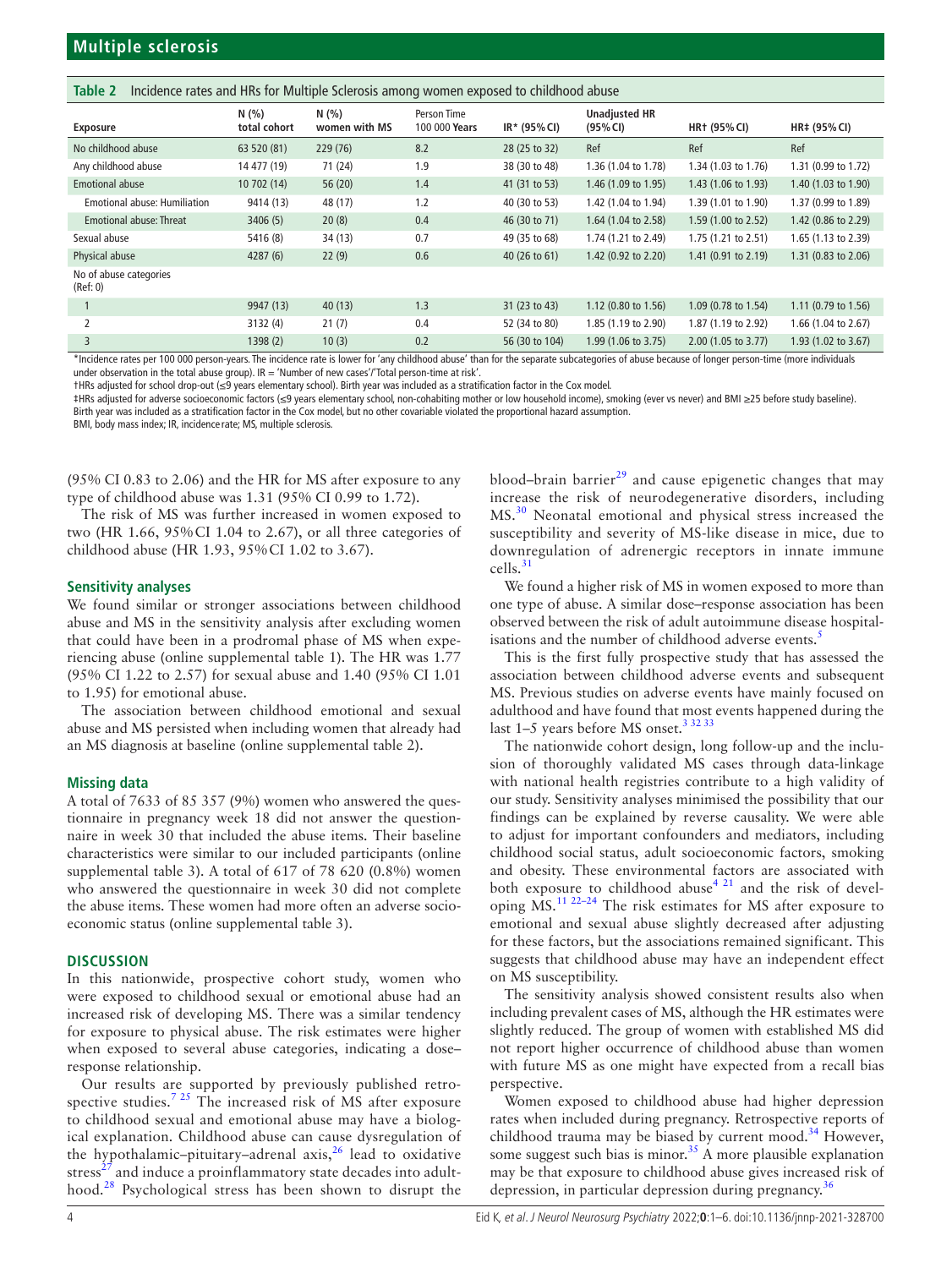## **Limitations**

External validity represents a potential limitation of our study as we studied pregnant women and only 41% of the invited women consented to participation. Women with low socioeconomic status are underrepresented in the MoBa-cohort, $37$ and women who skipped the abuse items in the questionnaire had lower socioeconomic status than the included population. Further, these findings may not be generalisable to men or nonwhite individuals.

As in all observational studies, residual confounding may be another limitation. We had detailed information on behavioural risk factors in adulthood such as smoking and obesity, but childhood abuse may be associated with other environmental factors such as diet, nutrition, physical exercise, and parental smoking, which could be independent risk factors for MS.

We used a screening questionnaire to assess the three main categories of abuse. Childhood abuse tends to be under-reported rather than over-reported in adulthood.<sup>[35](#page-5-24)</sup> This could influence our prevalence rates but not affect exposure–outcome associations.

We did not have information on death or emigration which may bias observation time. Among Norwegian women in the age group 20–49 years,  $380003\%$  $380003\%$  emigrate<sup>39</sup> and 0.0005% die<sup>[40](#page-5-29)</sup> each year. Thus, these events should have minimal effects on our results.

We lacked information on chronicity of abuse. Exposure to abuse as a one-time incident could have different impact compared with repetitive abuse. Nevertheless, our finding of a dose–response relationship probably represents higher level of abuse severity. We do not know the age at abuse, and there may exist vulnerable periods during childhood and adolescence for MS development. We had no information on potential protective mechanisms such as social network, caregivers, family/friends or therapeutic interventions. Future studies may be strengthened through more nuanced exposure assessment.

In conclusion, children exposed to adverse experiences had an increased risk of developing MS later in life, independent of known environmental risk factors for MS. The risk increased with number of abuse categories in a dose–response manner. The underlying mechanisms behind this association should be investigated further.

#### **Author affiliations**

<sup>1</sup>Department of Neurology, Haukeland University Hospital, Bergen, Norway <sup>2</sup> Neuro-SysMed, Department of Neurology, Haukeland University Hospital, Bergen, Norway

<sup>3</sup>Department of Clinical Medicine, University of Bergen, Bergen, Norway 4 The Norwegian Multiple Sclerosis and Biobank, Haukeland University Hospital, Bergen, Norway

5 Department of Neurology, Innlandet Hospital Trust, Lillehammer, Norway <sup>6</sup>Department of Neurology, Stavanger University Hospital, Stavanger, Norway

<sup>7</sup> Department of Neurology, Oslo University Hospital, Oslo, Norway

<sup>8</sup>Institute of Clinical Medicine, Faculty of Medicine, University of Oslo, Oslo, Norway <sup>9</sup>Department of Nutrition, Harvard T. H. Chan School of Public Health, Boston, Massachusetts, USA

<sup>10</sup>Department of Health Registry Research and Development, Norwegian Institute of Public Health, Bergen, Norway

<sup>11</sup> Department of Global Public Health and Primary Care, University of Bergen, Bergen, Norway

<sup>12</sup>Department of Neurology, Akershus University Hospital, Lorenskog, Norway <sup>13</sup>Institute of Clinical Medicine, University of Oslo, Oslo, Norway<br><sup>14</sup>Department of Neurology, Nord-Trøndelag Hospital Trust, Namsos, Norway

<sup>15</sup>Department of Obstetrics and Gynecology, Stavanger University Hospital, Stavanger, Norway

**Acknowledgements** The Norwegian Mother, Father and Child Cohort study is supported by the Norwegian Ministry of Health and Care Services and the Ministry of Education and Research. We acknowledge Heidi Ø. Flemmen MD (Department of Neurology, Telemark Hospital Trust, Skien, Norway); Åslaug R. Lorentzen MD PhD (Department of Neurology, Sørlandet Hospital, Kristiansand, Norway); Cecilia S. Simonsen MD (Department of Neurology, Vestre Viken Hospital Trust, Drammen, Norway); Johannes Sverre Willumsen MD (Department of Neurology, Molde Hospital, Molde, Norway); Nina Øksendal MD (Department of Neurology, Nordland Hospital Trust, Bodø, Norway); Barbara Ratajczak-Tretel MD (Department of Neurology, Østfold Hospital, Østfold, Norway); Britt Bruland CNS (Department of Neurology, Førde Hospital, Førde, Norway) for contributing with data extraction and validation of MS diagnoses. We are grateful to all the participating families in Norway who take part in this ongoing cohort study. The results from this study were presented as an oral presentation at the ECTRIMS 2021 Conference.

**Contributors** KE: conception and design of the study, acquisition and analysis of data, drafting the manuscript. KE acts as the guarantor of the study and takes full responsibility for the work. K-MM, CFT, TR, NEG and M-HB: conception and design of the study, acquisition and analysis of data. ØT, JA, MA, AB, EGC, MC, AKD, TH, SS and SW: acquisition and analysis of data. All authors revised the manuscript and approved the final draft.

**Funding** KE has governmental funding (doctoral scholarship) from the Western Norway Regional Health Authority (Grant F-12503). Neuro-SysMed is funded by the Norwegian Research Council grant 288164.

**Competing interests** KE has received unrestricted research grant from Novartis. ØT has received speaker honoraria from and served on scientific advisory boards for Biogen, Sanofi-Aventis, Merck and Novartis. AB has received unrestricted research from Novartis. EGC has received honoraria for lecturing and advice from Biogen, Bristol Meyers Squibb, Janssen, Novartis, Merck, Roche and Sanofi, and her department has received grants from Novartis and Sanofi. AKD has received project funding from Pfizer. TH has received speaker honoraria from Biogen, Merck, Novartis, Roche, Bristol Myers Squibb, and Sanofi, and has participated in clinical trials organised by Biogen, Merck, and Roche. K-MM has received unrestricted research grants to his institution; scientific advisory board and speaker honoraria from Biogen, Merck, Novartis, Roche and Sanofi, and has participated in clinical trials organised by Biogen, Merck, Novartis, Roche and Sanofi. CFT has served on scientific advisory board for Astra Zeneca. SW has received honoraria from Biogen, Novartis and Sanofi. NEG has received honoraria from UCB, Ra, Argenx, Roche, Merck, Immunovant, Alexion. M-HB has received personal honoraria for lecturing from Teva, Lilly, Eisai and Novartis, and consultancy honoraria and unrestricted research support from Novartis. Institutional contract research fees from Sanofi.

#### **Patient consent for publication** Not applicable.

**Ethics approval** The establishment of MoBa and initial data collection was based on a license from the Norwegian Data Protection Agency and approval from the Regional Committees for Medical and Health Research Ethics (REK). The MoBa cohort is regulated by the Norwegian Health Registry Act.Ethics approval for the current study was obtained from REK (reference 2016/906). Written informed consent for use of information in research and for data linkage was acquired during enrolment in MoBa and MSR.

**Provenance and peer review** Not commissioned; externally peer reviewed.

**Data availability statement** Data may be obtained from a third party and are not publicly available. Enquiries regarding access to data from MoBa and the MBRN can be directed to the Norwegian Institute of Public Health. Data from the MSR are accessible for researchers by application (<http://norskmsregister.no>).

**Supplemental material** This content has been supplied by the author(s). It has not been vetted by BMJ Publishing Group Limited (BMJ) and may not have been peer-reviewed. Any opinions or recommendations discussed are solely those of the author(s) and are not endorsed by BMJ. BMJ disclaims all liability and responsibility arising from any reliance placed on the content. Where the content includes any translated material, BMJ does not warrant the accuracy and reliability of the translations (including but not limited to local regulations, clinical guidelines, terminology, drug names and drug dosages), and is not responsible for any error and/or omissions arising from translation and adaptation or otherwise.

**Open access** This is an open access article distributed in accordance with the Creative Commons Attribution Non Commercial (CC BY-NC 4.0) license, which permits others to distribute, remix, adapt, build upon this work non-commercially, and license their derivative works on different terms, provided the original work is properly cited, appropriate credit is given, any changes made indicated, and the use is non-commercial. See: [http://creativecommons.org/licenses/by-nc/4.0/.](http://creativecommons.org/licenses/by-nc/4.0/)

#### **ORCID iDs**

Karine Eid <http://orcid.org/0000-0002-5158-7636> Elisabeth G Celius <http://orcid.org/0000-0002-9127-6488> Marianna Cortese<http://orcid.org/0000-0002-3665-2006>

**Twitter** Elisabeth G Celius [@CeliusElisabeth](https://twitter.com/CeliusElisabeth)